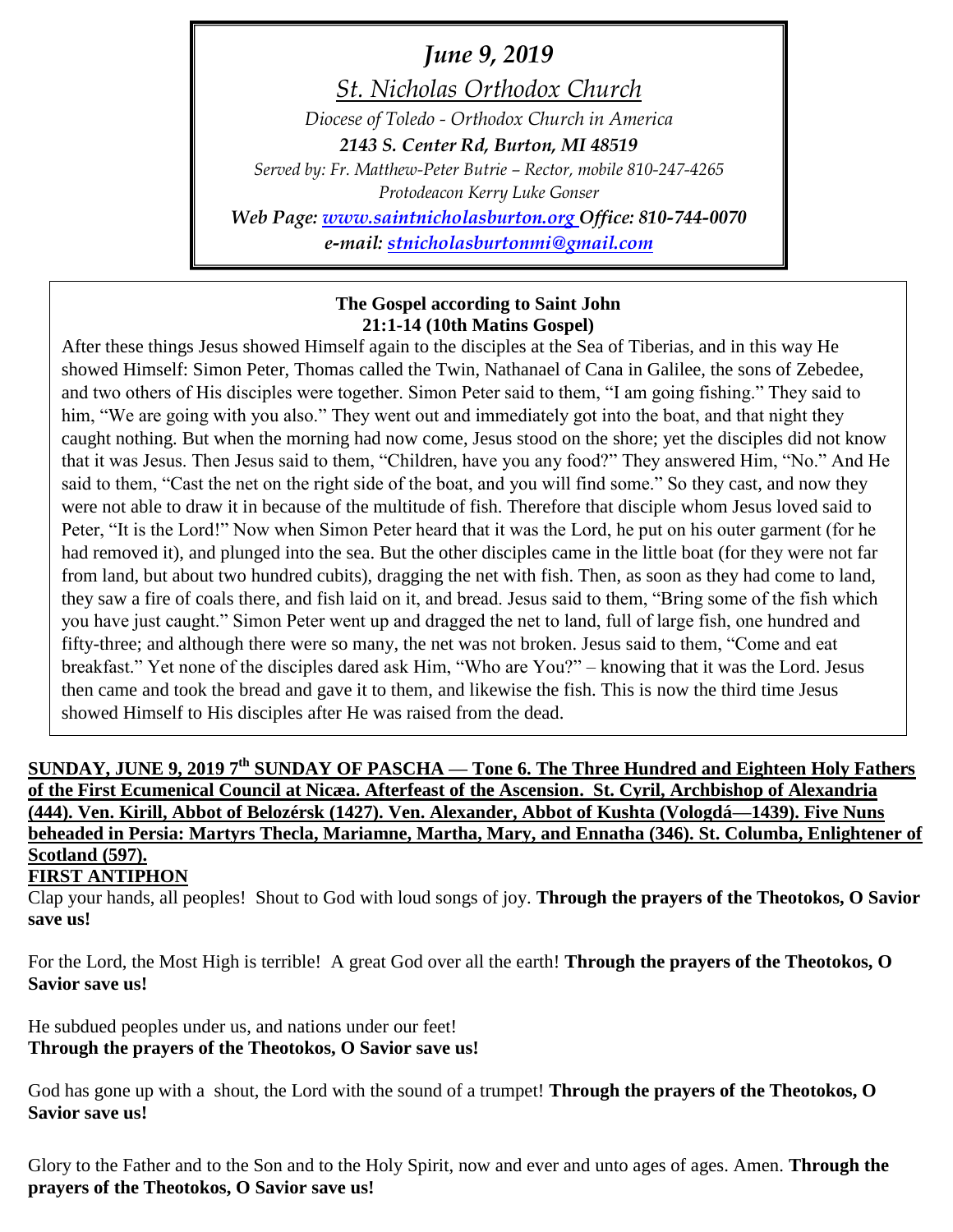#### **SECOND ANTIPHON**

Great is the Lord and greatly to be praised in the city of our God! **O Son of God who ascended in glory, save us who sing to Thee: Alleluia!**

Mount Zion, in the far north, the city of the great King! **O Son of God who ascended in glory, save us who sing to Thee: Alleluia!**

Within her citadels God is known when He defends her! **O Son of God who ascended in glory, save us who sing to Thee: Alleluia!**

For lo, the kings assembled; they came on together! **O** Son of God who ascended in glory, save us who sing to Thee: **Alleluia!**

Glory to the Father and to the Son and to the Holy Spirit, now and ever and unto ages of ages. Amen. Only-begotten Son and immortal Word of God, Who for our salvation didst will to be incarnate of the holy Theotokos and ever-virgin Mary, Who without change became man and wast crucified, O Christ our God, trampling down death by death, Who art one of the Holy Trinity, glorified with the Father and the Holy Spirit: save us!

#### **THIRD ANTIPHON**

Hear this, all peoples! Give ear, all inhabitants of the world!

**Troparion:** O Christ our God, Thou hast ascended in glory, granting joy to Thy disciples by the promise of the Holy Spirit. Through the blessing they were assured that Thou art the Son of God, the Redeemer of the world!

The earth-born and the sons of men, rich and poor together!

**Troparion:** O Christ our God, Thou hast ascended in glory, granting joy to Thy disciples by the promise of the Holy Spirit. Through the blessing they were assured that Thou art the Son of God, the Redeemer of the world! My mouth shall speak wisdom; the meditation of my heart shall be understanding.

**Troparion:** O Christ our God, Thou hast ascended in glory, granting joy to Thy disciples by the promise of the Holy Spirit. Through the blessing they were assured that Thou art the Son of God, the Redeemer of the world!

I will incline my ear to a proverb; I will solve my riddle in psalmody.

**Troparion:** O Christ our God, Thou hast ascended in glory, granting joy to Thy disciples by the promise of the Holy Spirit. Through the blessing they were assured that Thou art the Son of God, the Redeemer of the world!

#### **TROPARIA**

**(Tone 6)** The angelic powers were at Thy tomb the guards became as dead men. Mary stood by Thy grave, seeking Thy most pure Body. Thou didst capture hell, not being tempted by it. Thou didst come to the Virgin, granting life. O Lord who didst rise from the dead: glory to Thee!

**(Tone 4)** O Christ our God, Thou hast ascended in glory, granting joy to Thy disciples by the promise of the Holy Spirit. Through the blessing they were assured that Thou art the Son of God, the Redeemer of the world! **(Tone 8)** Most glorious art Thou, O Christ our God! Thou hast established the Holy Fathers as light on the earth! Through them Thou hast guided us to the true faith! O greatly Compassionate One, glory to Thee!

**(Tone 4)** In truth you were revealed to your flock as a rule of faith, a model of meekness, and teacher of abstinence, so you won the heights by humility, and riches by poverty, O Holy Father Nicholas, intercede with Christ God to save our souls.

## **KONTAKION**

**(Tone 6)** When Thou didst fulfill the Dispensation for our sake, and unite earth to heaven, Thou didst ascend in glory, O Christ our God, not being parted from those who love Thee, but remaining with them and crying: I am with you and no one will be against you!

## *The Prokeimenon in the Fourth Tone:* **Blessed art Thou, O Lord God of our Fathers / and praised and glorified is Thy name forever!**

*v.* **For Thou art just in all that Thou hast done for us!**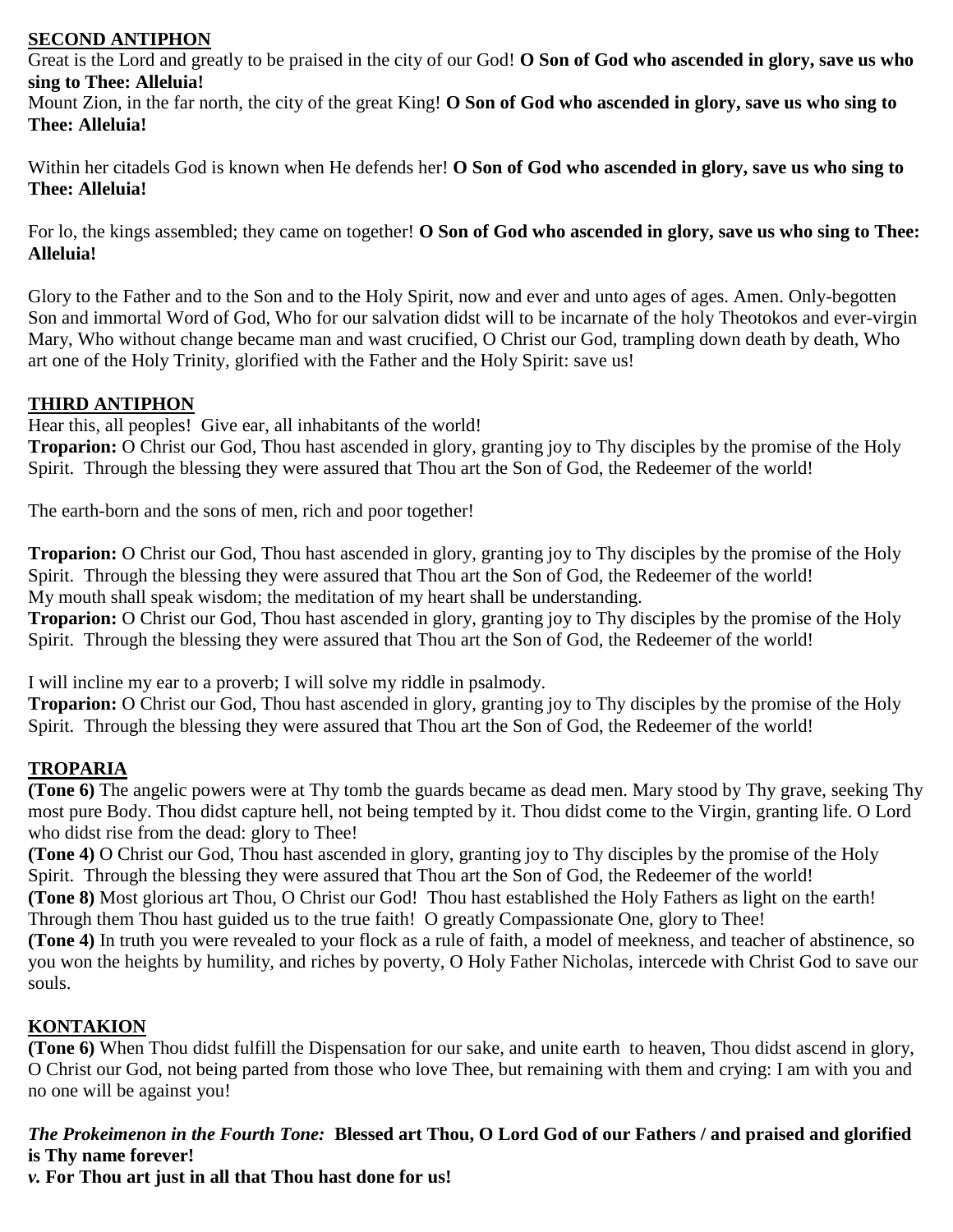**THE READING FROM THE ACTS OF THE HOLY APOSTLES (20:16-18, 28-36 )** *In those days:* Paul had decided to sail past Ephesus, so that he might not have to spend time in Asia; for he was hastening to be at Jerusalem, if possible, on the day of Pentecost. And from Miletus he sent to Ephesus and called to him the elders of the church. And when they came to him, he said to them: "You yourselves know how I lived among you all the time from the first day that I set foot in Asia. Take heed to yourselves and to all the flock, in which the Holy Spirit has made you overseers, to care for the church of God which he obtained with the blood of his own Son. I know that after my departure fierce wolves will come in among you, not sparing the flock; and from among your own selves will arise men speaking perverse things, to draw away the disciples after them. Therefore be alert, remembering that for three years I did not cease night or day to admonish every one with tears. And now I commend you to God and to the word of his grace, which is able to build you up and to give you the inheritance among all those who are sanctified. I coveted no one's silver or gold or apparel. You yourselves know that these hands ministered to my necessities, and to those who were with me. In all things I have shown you that by so toiling one must help the weak, remembering the words of the Lord Jesus, how he said, 'It is more blessed to give than to receive.'" And when he had spoken thus, he knelt down and prayed with them all.

#### *Alleluia, Tone 1*

*v.* **The Lord, the God of gods, speaks and summons the earth from the rising of the sun to its setting.**

#### *v.* **Gather to Me, My venerable ones, who made a covenant with Me by sacrifice.**

## **THE HOLY GOSPEL ACCORDING TO JOHN (17:1-13)**

When Jesus had spoken these words, he lifted up his eyes to heaven and said, "Father, the hour has come; glorify thy Son that the Son may glorify thee, since thou hast given him power over all flesh, to give eternal life to all whom thou hast given him. And this is eternal life, that they know thee the only true God, and Jesus Christ whom thou hast sent. I glorified thee on earth, having accomplished the work which thou gavest me to do; and now, Father, glorify thou me in thy own presence with the glory which I had with thee before the world was made. "I have manifested thy name to the men whom thou gavest me out of the world; thine they were, and thou gavest them to me, and they have kept thy word. Now they know that everything that thou hast given me is from thee; for I have given them the words which thou gavest me, and they have received them and know in truth that I came from thee; and they have believed that thou didst send me. I am praying for them; I am not praying for the world but for those whom thou hast given me, for they are thine; all mine are thine, and thine are mine, and I am glorified in them. And now I am no more in the world, but they are in the world, and I am coming to thee. Holy Father, keep them in thy name, which thou hast given me, that they may be one, even as we are one. While I was with them, I kept them in thy name, which thou hast given me; I have guarded them, and none of them is lost but the son of perdition, that the scripture might be fulfilled. But now I am coming to thee; and these things I speak in the world, that they may have my joy fulfilled in themselves.

## **WE SING "IT IS TRULY MEET TO BLESS YOU…"**

#### **COMMUNION HYMN**

Praise the Lord from the heavens! Praise Him in the highest! Alleluia, Alleluia, Alleluia.

## **IN PLACE OF "WE HAVE SEEN THE TRUE LIGHT…"**

O Christ our God, Thou hast ascended in glory, granting joy to Thy disciples by the promise of the Holy Spirit. Through the blessing they were assured that Thou art the Son of God, the Redeemer of the world!

## **Orthodox Christian Prison Ministry (OCPM)**

St. Paul writes that our Savior wants all men to be saved and know the truth. St. Matthew writes that when we minister to those who are thirsty, hungry, naked, in need shelter, or sick or in prison we minister to Jesus Himself.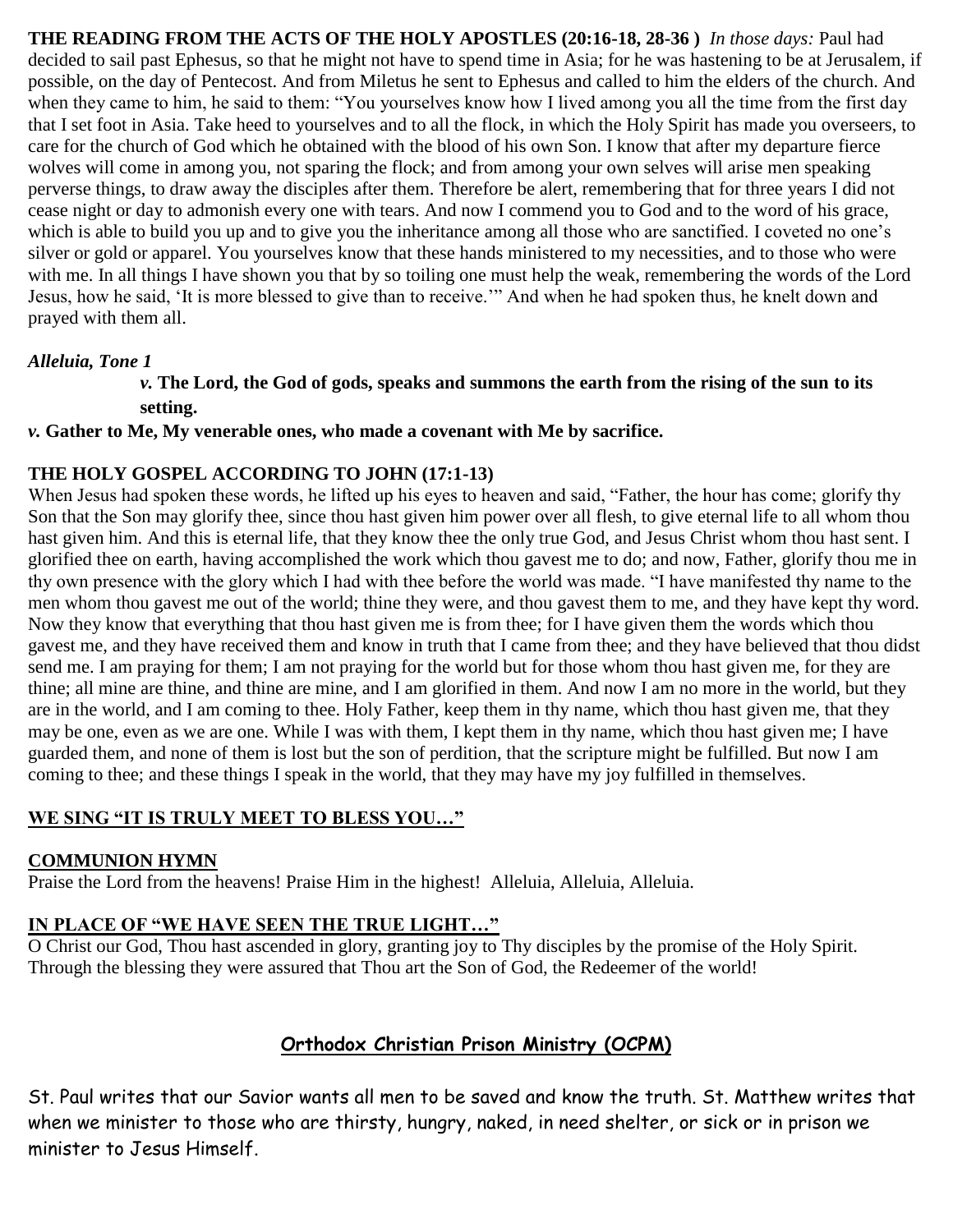We write to inmates in prison and it can change a life. One inmate responds: *"... the church my family were members of for four generations ... severed ties with me as they have no prison ministry ... OCPM showed me a faith I could cling onto before I let it slip away. My eyes teared up upon receiving your letter ... I will require much prayer and counsel ... I have become callous in shame and non self forgiveness ...".*

Our local parishes participate in the ministry of OCPM corresponding with about 15 inmates - most of them here in Michigan prisons - and also visiting where possible.

If you would like to learn more or support or serve in this ministry please see Protodeacon Michael Bassett or contact him at 989-627-9580 o[rfrdnmike@gmail.com](mailto:frdnmike@gmail.com) or go t[owww.theocpm.org.](http://www.theocpm.org/)

June 9, 2019

## န္းမွိုက သန္တိုက သန္တိုက သန္တိုက သန္တိုက သန္တိုက သန္တိုက သန္တိုက သန္တိုက သန္တိုက သန္တိုက သန္တိုက သန္တိုက **CANDLE INTENTIONS FOR THE HEALTH AND BLESSINGS OF**

| Congratulations Bogdan Beslach & Taras Butrie on your graduation. Blessings, safety |             |
|-------------------------------------------------------------------------------------|-------------|
| & health today & always.                                                            | Bosa Kantar |
| Fr. Tom, Fr. Dimitrie, Fr. Anthony, Matushka Rose Marie, Angelo, Christine, Aaron,  |             |
| Reggie, Alex, Irene, Rimi, Allen, Deborah, Susan, Luba, David, Anna,                |             |
| Walt, Calvin, Vladimir, Dorothy, Rose, David, Allison, Stojan, Mira, Bosa,          |             |
| Christopher, Jeanette, Nicholas, Margaret, Joseph, Ted, Marlene, Gladys, my family  |             |
| and friends                                                                         | Joe Tome    |
| Special Intention                                                                   | Joe Tome    |

#### **CANDLE INTENTIONS FOR BLESSED REPOSE**

Kum Luji Luka Prusac. Bog da Prosti *Kuma Bosa* 

બક્ષૂતિ બક્ષૂતિ બક્ષૂતિ બક્ષૂતિ બક્ષૂતિ બક્ષૂતિ બક્ષૂતિ બક્ષૂતિ બક્ષૂતિ બક્ષૂતિ બક્ષૂતિ બક્ષૂતિ બક્ષ

**CHRIST IS RISEN! INDEED HE IS RISEN! WELCOME** to all our friends and visitors. Please join us in our fellowship hall.

**COFFEE & CAKE** are provided today by Fr. Matthew & Matuska Lisa in celebration of Taras' graduation.

# Pan-Orthodox Vacation Church School

**June 17, 18 & 19 6 pm – 8:30 pm**

**Invite your children/grandchildren/godchildren!**

**Volunteers Needed: snacks, crafts, teachers, etc…**

**Cost is \$15 per child or \$25 per family**

**You can register at VCSgeneseePO@gmail.com**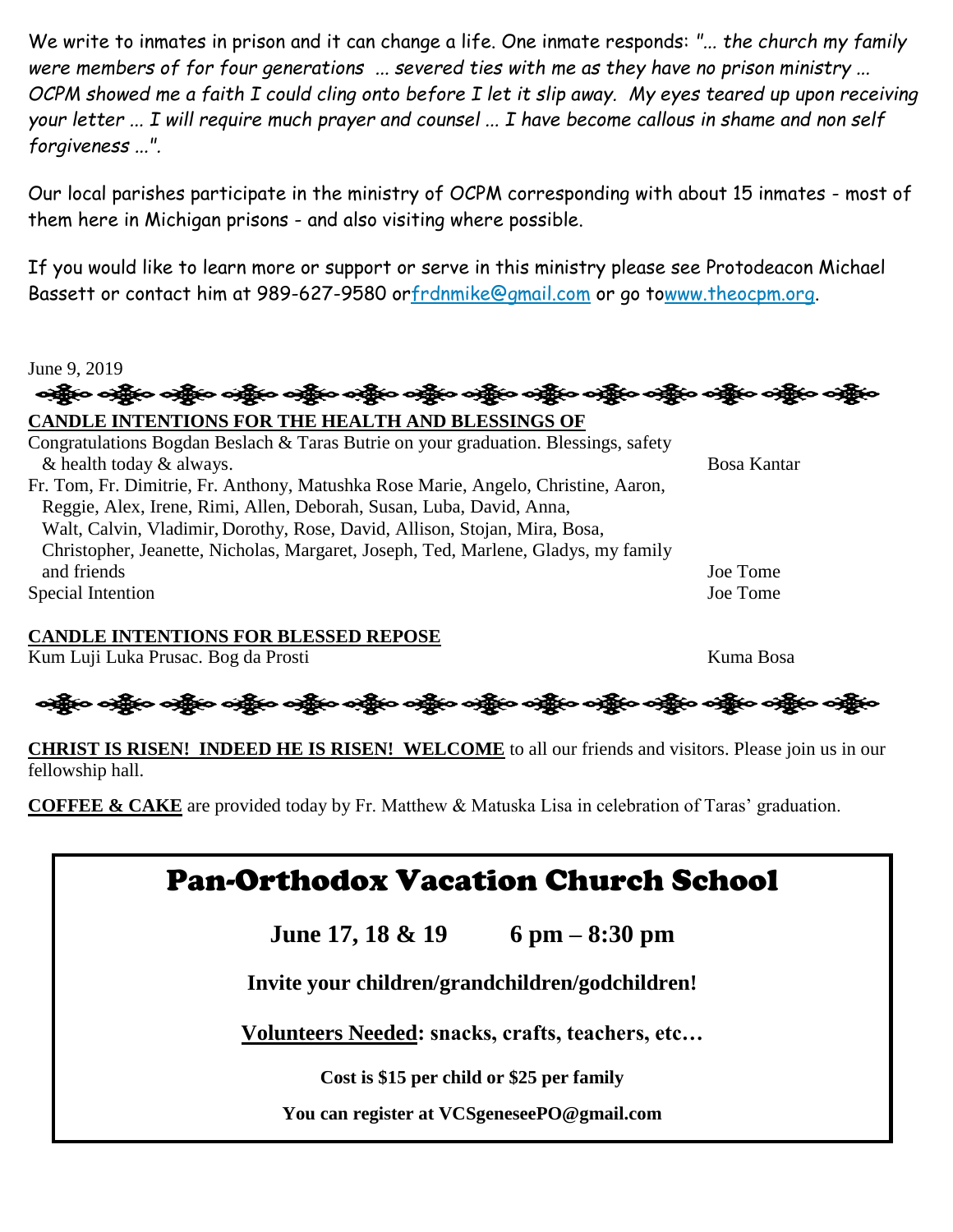**MACEDONIAN GOLF OPEN** is fast approaching. This year's outing will be held on Monday, June 17th at the Flint Elks Golf Club. As has been our tradition, that is the Monday after Father's Day. **Please place requests for signs & turn in any prizes, gifts or monetary donations today so the committee can get them ordered.** We encourage everyone to participate in some way. Please contact one our committee members if you have any questions. Angelo Panoff, Christine Panoff, Linda Branoff, George Branoff or Chris Nedanis.

**MEMORY ETERNAL – CHRIST IS RISEN** On the feast of Ascension, June 6, Nikolaos Bakousidis fell asleep in the Lord in Greece. He is the father of Irene Batcos and Gerry Bakousidis. Christ grant His servant Nikolaos rest among the saints in the light of His face. Memory eternal! Bog da prosti! Christ is risen!

## **OUR CHARITY MINISTRIES**

**Weekly Schedule: Today:** Celebration for Taras Butrie's graduation following Liturgy. Everyone is welcome. **Monday, June 10 Communion calls in Bay City & Caro Tuesday, June 11** 6:30 pm Parish Council meeting. Please check your email for meeting information. **Wednesday, June 12** 9:30 am Divine Liturgy 11:15 am Adult Ed **Thursday, June 13** Office Open **Friday, June 14** Office Closed **Saturday, June 15 Memorial Saturday** 4:45 pm Trisagion for the fallen asleep 5 pm Vespers **Sunday, June 16 PENTECOST** 9:30 am Hours 10 am Divine Liturgy 12:30 pm Vespers with kneeling prayers **HOPE IN A BOX** is collecting laundry soap for the month of June. Place the items in the blue box in the hall. Catholic Charities Community Closet will distribute the items. **FOOD DRIVE** Place non-perishable food items in the other blue box in the hall.

\*40 day Parastas for JoAnn Havens will be June  $23^{\text{rd}}$  & John Goodman's will be June  $30^{\text{th}}$ .

## *Offerings for the week June 2, 2019*

| Weekly Offerings                         | \$1,853.00   |
|------------------------------------------|--------------|
| <i>Estimated Average Weekly Expenses</i> | \$3,236.00   |
|                                          | $$-1,383.00$ |

*70 people were in attendance on Sunday, June 2nd.*